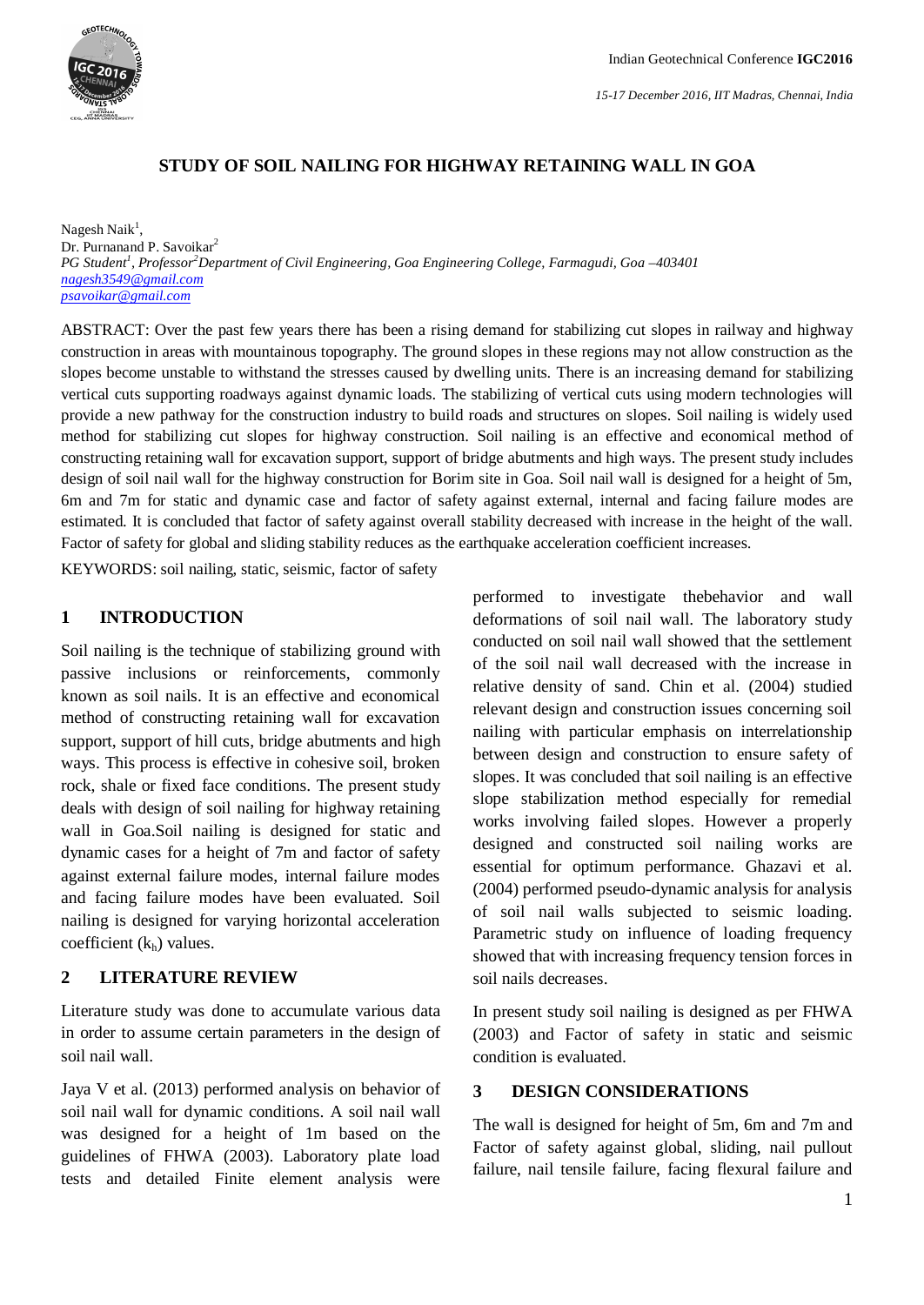facing punching shear failure is calculated. Factor of safety is also calculated for different horizontal pseudo static coefficient  $(K_h)$  values.



Figure 1 shows various parameters of a soil nail wall

Figure 1. Typical soil nail wall design parameters

# **3.1 Design parameters**

Height of the wall: 7m, Face batter angle  $\alpha=0^0$ , Back slope angle  $\beta = 0^\circ$ , Soil nail inclination i = 25<sup>0</sup>, Soil nail spacing  $S_h = S_v = 0.5m$ ; Unit weight of soil  $\gamma = 14KN/m^3$ , Cohesion C=20KPa, Friction angle  $\phi = 28^\circ$ ; Surcharge load Q=50KPa, Ultimate bond strength qu=50KPa; Length of failure plane L<sub>F</sub>=8.9m, Failure plane angle  $\psi$  $=59^0$ 

# **4 STATIC CONDITION**

For design of soil nail wall under static condition following factors were calculated as per FHWA (2003)

Lateral earth pressure coefficient Ka=0.36; Maximum axial tensile force Tmax=13KN/m; Diameter of soil nail=20mm; Length of soil nail=4.9m

Based on the given parameters the factor of safety against various modes of failure is calculated and shown in Table 1

Table 1 Factor of safety for various failure modes

| Height<br>(m) | $FS_G$ | $FS_{SL}$ | $FS_{P}$ | $FS_T$ | $FS_{FF}$ | $FS_{FP}$ |
|---------------|--------|-----------|----------|--------|-----------|-----------|
|               | 1.63   | 3.9       | 1.02     | 9.99   |           | 9.5       |

In Table 1,  $FS_G = Global$  stability failure;  $FS_{SL} =$ Sliding stability failure;  $FS_P =$  Nail pullout failure;  $FS_T$  $=$  Nail tensile failure;  $FS_{FF} =$  Facing flexural failure;  $FS_{FP}$  = Facing punching shear failure.

Factor of safety against Nail pullout failure is less because driven nails are used. Factor of safety can be increased by using grouted nails at a spacing of 1m

Fig. 2 shows Factor of safety against global and stability for heights 5m, 6m and 7m



Figure 2: Height v/s F.O.S for global and sliding stability

Figure 3 shows Factor of safety against nail pullout and nail tensile failure for heights 5m, 6m and 7m



Figure 3: Height v/s F.O.S for nail pullout and nail tensile failure

Figure 4 shows Factor of safety against facing flexural failure and facing punching shear failure for heights 5m, 6m and 7m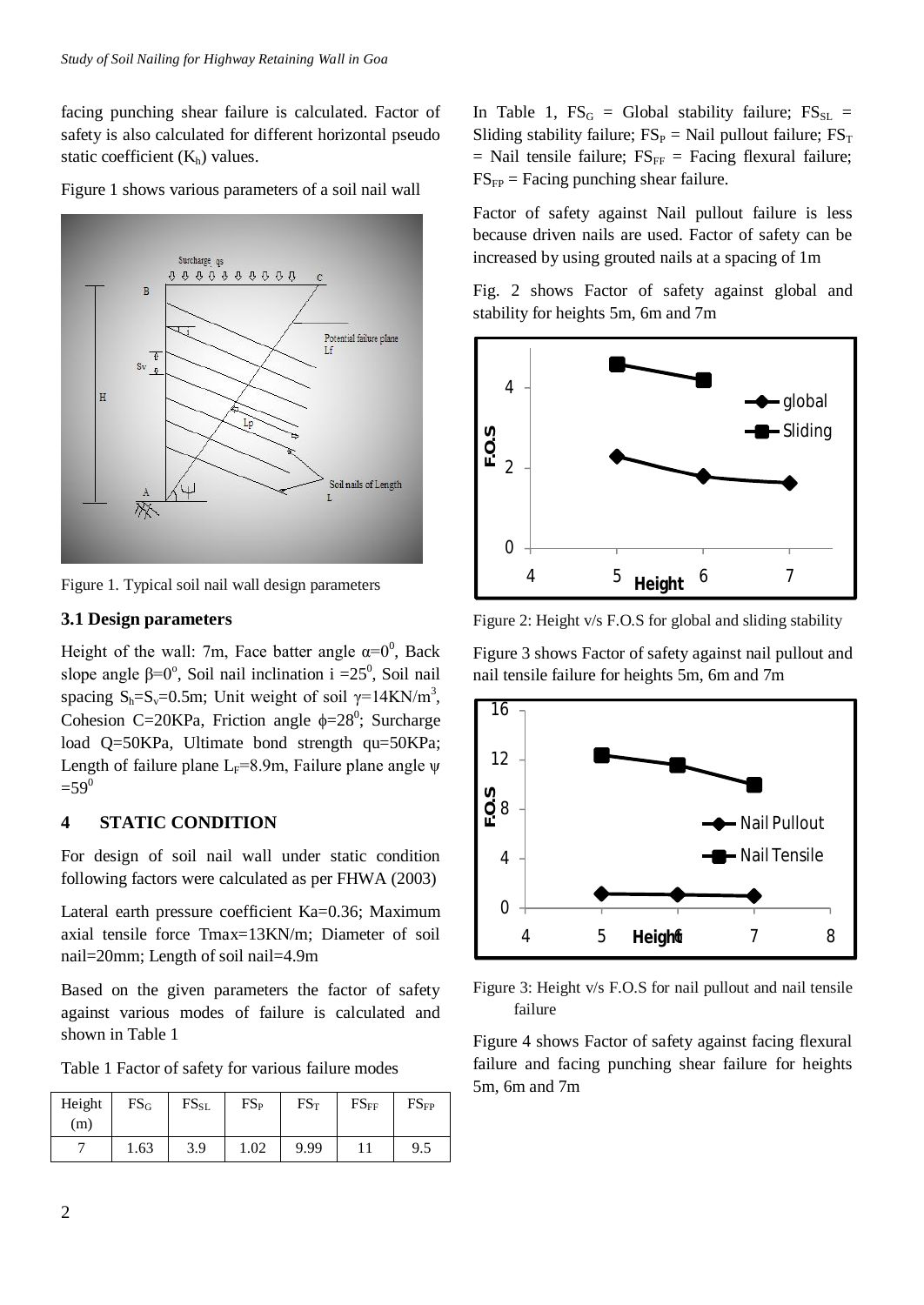*15-17 December 2016, IIT Madras, Chennai, India*



Figure 4: Height v/s F.O.S for facing flexural and facing punching shear failure

#### **5 SEISMIC CONDITION**

For design of soil nail wall under seismic condition horizontal earthquake coefficient  $(k<sub>h</sub>)$  is considered for Zone II, III, IV and V and Factor of safety against Global and sliding stability is calculated.

Fig. 5 shows forces acting on soil nail wall under dynamic condition



Figure 5. Forces acting on soil nail wall under dynamic condition

In Figure 5, W = weight of failure wedge;  $F_v = k_h xW$ ;  $Q_T$  = surcharge load acting on length AD; Lateral earth pressure coefficient for seismic condition  $K_{AE} = 0.42$ 

For Zone II,  $k_h = 0.1$  and  $k_v = 0.05$ ;

For Zone III, 
$$
k_h = 0.16
$$
 and  $k_v = 0.08$ ;

For Zone IV,  $k_h = 0.24$  and  $k_v = 0.12$ ;

For Zone V,  $k_h = 0.36$  and  $k_v = 0.18$ ;

Based on the above parameters Factor of safety is calculated for Global and Sliding stability.

Factor of safety against global and sliding stability is shown in Table 2 for  $k_h$  values for Zone II to Zone V.

Table 2 Factor of safety against Global and Sliding stability

| $\rm k_h$ | Factor of safety | Factor of safety |  |
|-----------|------------------|------------------|--|
|           | against Global   | against Sliding  |  |
|           | stability        | stability        |  |
| 0.1       | 1.76             | 1.42             |  |
| 0.16      | 1.74             | 1.37             |  |
| 0.24      | 1.70             | 1.29             |  |
| 0.36      | 1.64             | 1.20             |  |

Fig. 6 shows  $k_h$  v/s Factor of safety for global and sliding stability. In Fig. 6 it can be seen that as the value of horizontal acceleration coefficient  $k<sub>h</sub>$  increases the Factor of safety against Global and Sliding stability decreases. Factor of safety is given by ratio of resisting force to driving force. As  $k<sub>h</sub>$  value increases the driving force also increases and hence decreases the Factor of safety.



Figure 6.  $k_h$  v/s F.O.S against global and sliding stability

### **6 CONCLUSIONS**

From the design of soil nail wall it can be concluded that Factor of safety for global stability decreases with increase in the height of soil nail wall. As the height of